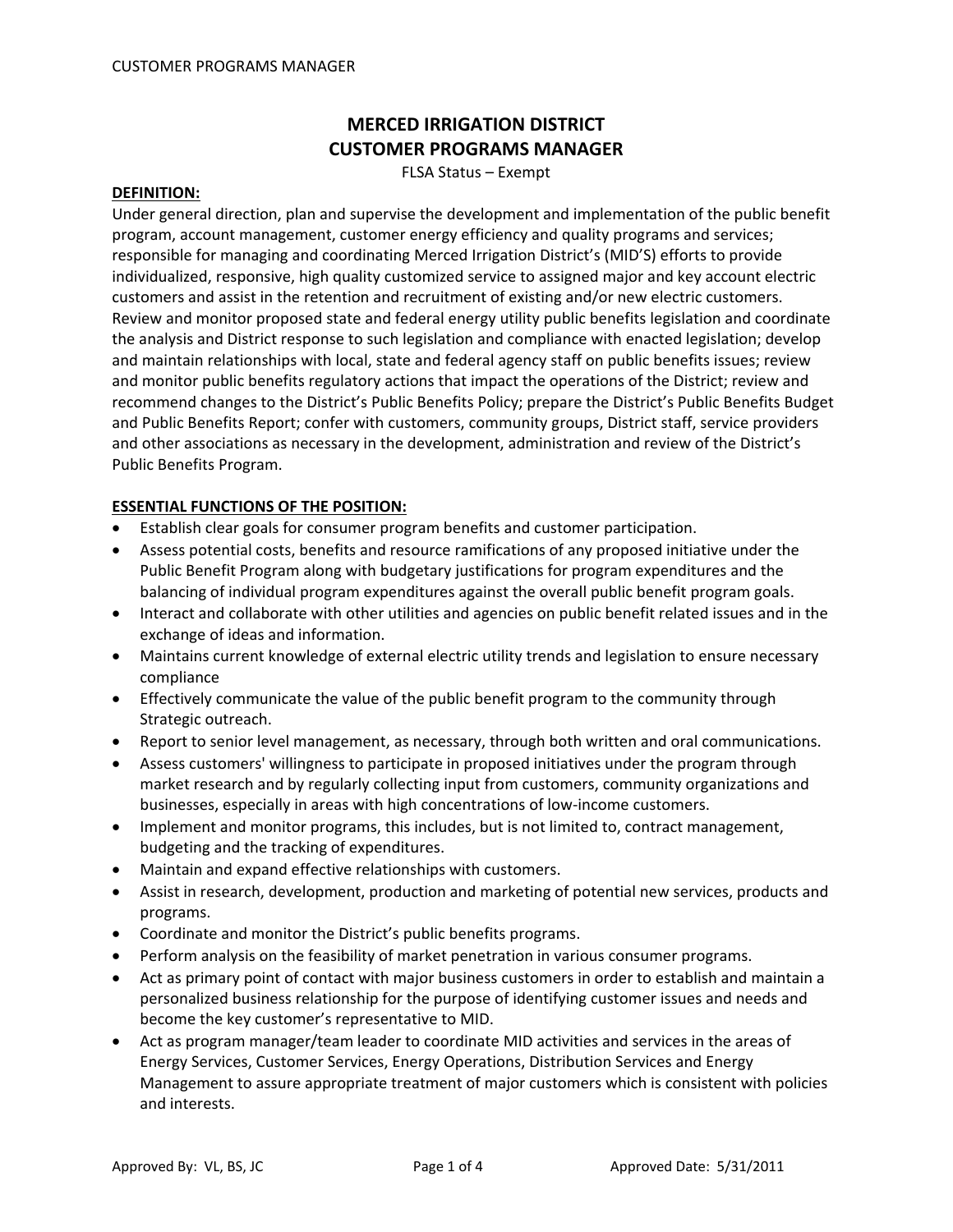- Develop and maintain a working knowledge of rates, rate trends and energy efficiency programs.
- Coordinate development of new policies/programs to respond to major account needs and seek alternative solutions to difficult problems.
- Draft clear and concise customer communications as required, including, but not limited to contracts, load sheets, service memorandums, invoicing for miscellaneous electric fees, written transmittal and documentation of information.
- Prepare detailed strategies for customer meetings.
- Maximize/maintain positive customer relationships by routinely calling on customers.
- Investigate complaints and recommendations, providing corrective action as necessary to resolve complaints.
- Prepare reports related to activities as required and professionally represent the District (MID) at a variety of meetings, including evening meetings and major events.
- Prepare a variety of narrative and periodic reports to keep management informed of program/project status.
- Develop qualitative and quantitative measures to evaluate program/project financial status, customer satisfaction, contractor performance and public relations, and recommend modifications to increase effectiveness.
- Conduct research and perform analyses to make recommendations to management-related program design.
- Participate in site visits to current business customers to provide electrical service options and provide reports to these clients defining applicable electrical connection costs, rate analysis, economic incentives and energy efficiency incentives.
- Oversee and participate in energy audit programs for residential, commercial, industrial and public customers.
- Recommend and assist in implementation and evaluation of goals, objectives and practices for providing effective and efficient utility-related customer programs and services.
- Review contracts/commitments to ensure consistency with relevant rates, rules and policies.
- Perform other duties as requested, directed or assigned.

## **QUALIFICATIONS:**

Any combination of experience and education that would prepare the candidate for the duties and responsibilities of the position is acceptable.

## **Education:**

• Bachelors Degree from an accredited college or university with major course work in areas such as business, engineering, public administration, communications, marketing or a related field.

## **Experience:**

- Three (3) years of increasingly responsible experience in marketing, sales and/or business retention programs for business, including experience in developing and marketing in a utility or energy services industry.
- Five (5) years experience in energy efficiency programs for residential, commercial and industrial applications or closely related field.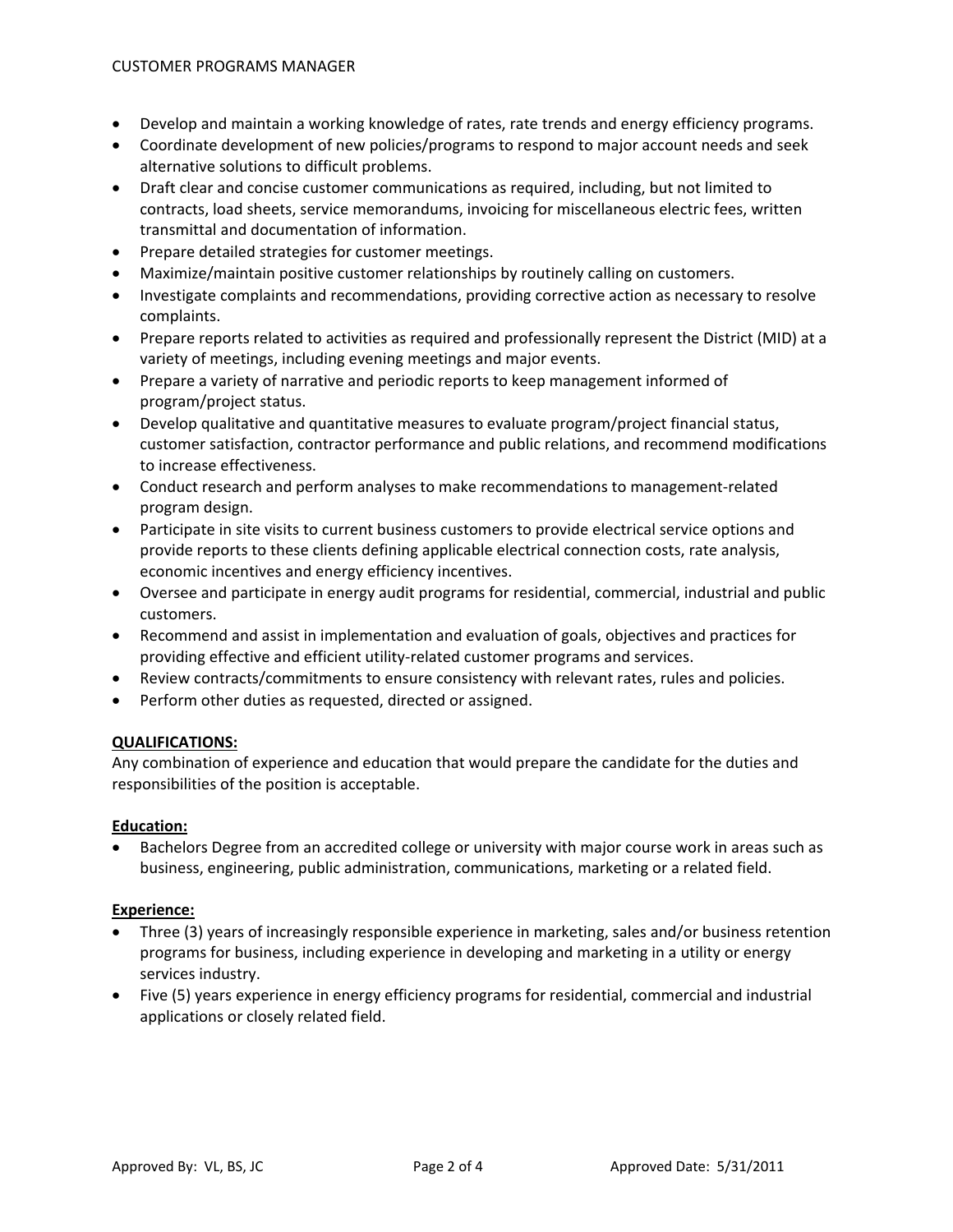### **Ability to:**

- Exercise strong organizational skills and keen attention to detail.
- Exercise superior professionalism and judgment.
- Communicate clearly and concisely, orally and in writing.
- Prepare and present oral and written reports.
- Prepare, present and administer budgets.
- Work independently within general guidelines.
- Prepare and give presentations to the general public, management and department personnel.
- Interpret and apply federal, state and local laws, policies and procedures and regulations.
- Establish and maintain cooperative working relationships with those contacted during the course of work.
- Effectively develop, negotiate and monitor contracts.
- Operate a variety of standard and specialized office equipment including a personal computer and peripheral equipment.
- Identify problems/issues, collect and analyze data, develop alternatives and select the most appropriate solution.

#### **Knowledge of:**

- Renewable building materials and energy resources, and community‐based programs and services.
- Contract preparation and administration.
- Mathematics and statistics required for electric utility engineering, finance, cost and rate calculations.
- Personal computer operation and software applications, including, but not limited to, Microsoft Word, Excel, PowerPoint, Access and e‐mail.
- Principles and practices of effective customer relations.
- Recent developments, current literature and sources of information regarding electric utility industry.
- Principles and practices of budget preparation and administration.
- Pertinent federal, state and local laws, codes and regulations.

#### **Necessary Special Requirement:**

- Must file a Statement of Economic Interests in compliance with Government Code Section 8100.
- Must complete a two hour Ethics training course every two years in compliance with California AB 1234.
- Must complete two hours of Sexual Harassment training every two years in compliance with California AB 1825.
- A valid California Class C Driver License and the ability to maintain insurability under the District's vehicle insurance program.
- Abide by all District policies, guidelines and rules.

#### **ENVIRONMENTAL FACTORS:**

- Exposure to the sun: 10% or less work time spent outside a building and exposed to the sun.
- Irregular or extended work hours: Occasionally required to change working hours or work overtime.
- Work performed in an office environment